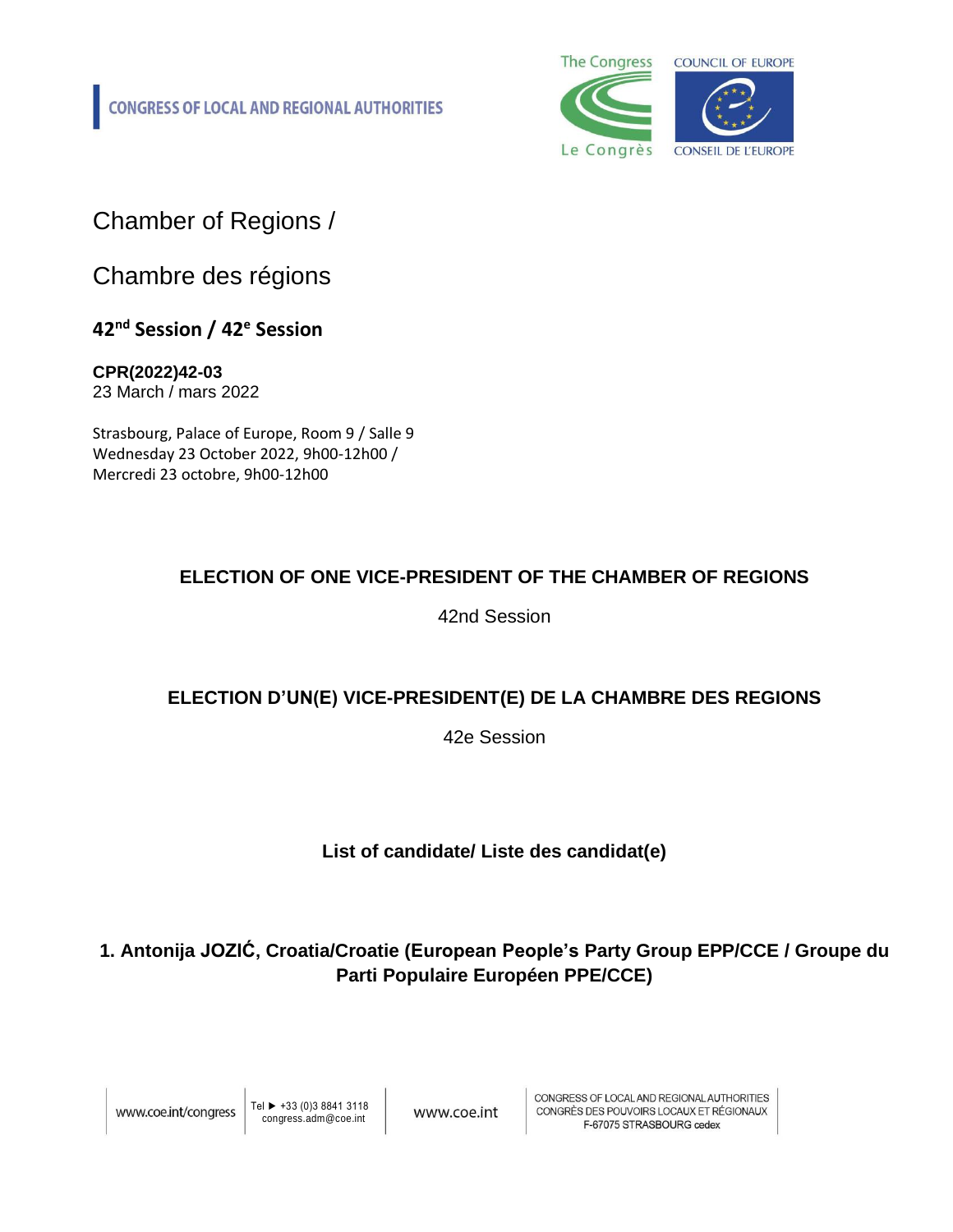## Antonija Jozić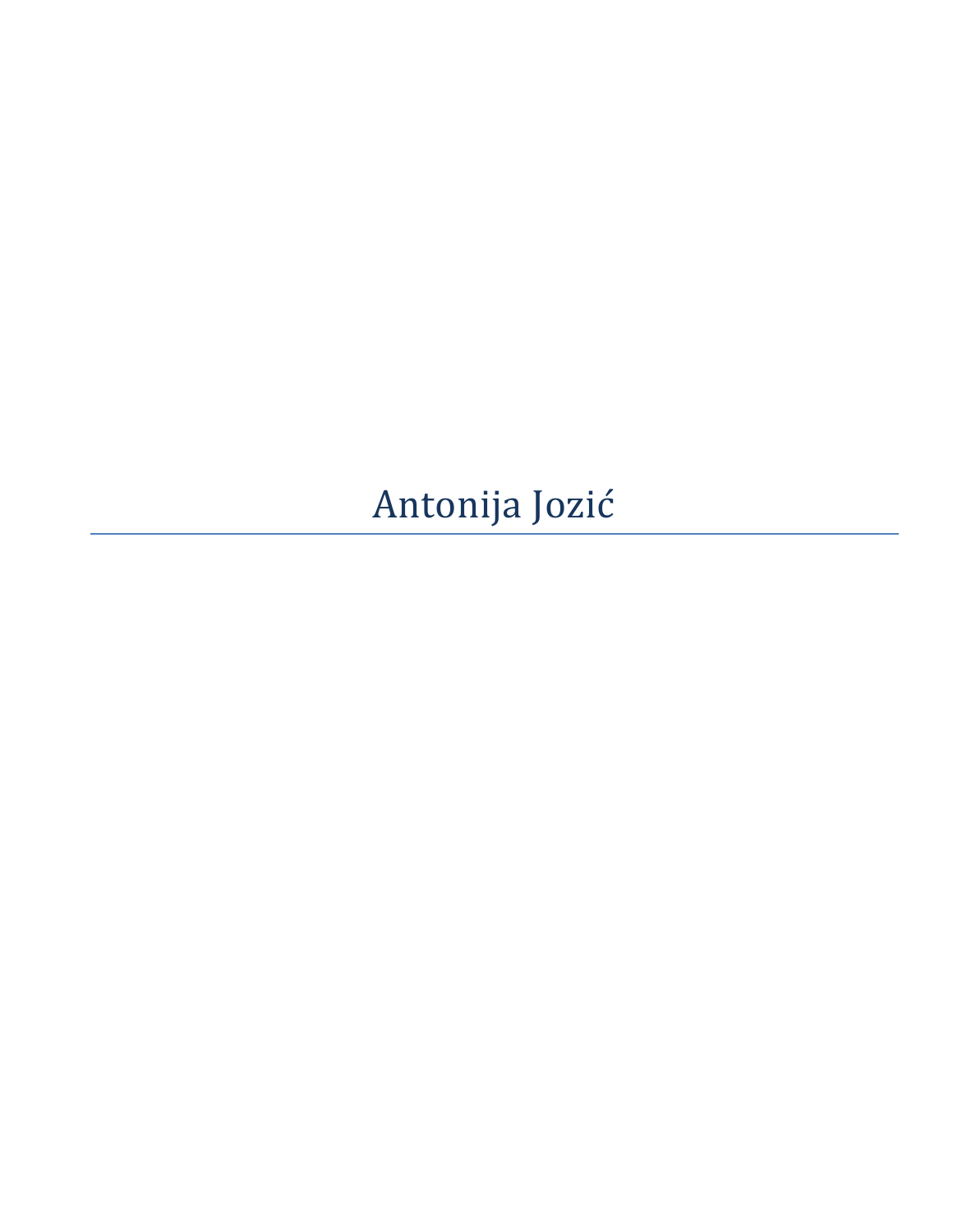## ANTONIJA

# JOZIĆ



#### WORK EXPERIENCE

Prefect, Pozega- Slavonia county, 5/2021 - current

Mayor, Town of Pleternica, 6/2013 – 5/2021

Deputy Mayor, Town of Pleternica, 6/2009 – 5/2013

COE, Drvotokarija, Pleternica, 12/2005 – 5/2009

Accountant, Drvotokarija, Pleternica, 3/1997 – 11/2005

#### EDUCATION

Bachelor of Economics, Faculty of Economics in Osijek – 2020

Gymnasium Pozega, Pozega - 1996

### NETWORKS AND MEMBERSHIPS

Congress of Local and Regional Authorities, Strasbourg

- Head of Croatian delegation 10/2022 current
- Vice President of the Chamber of Local Authorities, 3/2021 7/2021
- Member of the Congress, 10/2016 current
- Member of the Monitoring Committee, 10/2016 current

European Committee of the Regions (CoR), Brussels

- Alternate member, 1/2019 – 3/2022

Croatian County Association, Zagreb

- Member of the Assembly, 5/2021 current
- Member of the Executive Committee  $5/2021$  current

#### Association of Cities in the Republic of Croatia, Zagreb

- Member of the Assembly, 2013 2021
- Member of the Presidency, 2013 2021

#### Pozega – Slavonia County, Pozega

- Member of the Assembly,  $6/2013 5/2021$
- Member of the Finance Committee,  $6/2017 5/2021$

Town of Pleternica, Pleternica

Member of the Town Council, 5/2005 - 4/2009

### SOCIAL AND POLITICAL ACTIVITIES

Croatian Democratic Union

- Member of the Central Board, 5/2016 current
- President of the Pozega Slavonia organization, 10/2021 current

- President of the town organization, 5/2012 – 10/2021

- Vice President of the Pozega – Slavonia organization, 5/2016 – 10/2021

### Contact

#### **Work Address:**

Zupanijska 7, HR – 34000 Pozega

**Phone:**

+385 (0)34 290 202 +385 (0)99 2281 445

**Email:** antonija.jozic@pszupanija.hr

### Languages

English – B2 German – A2